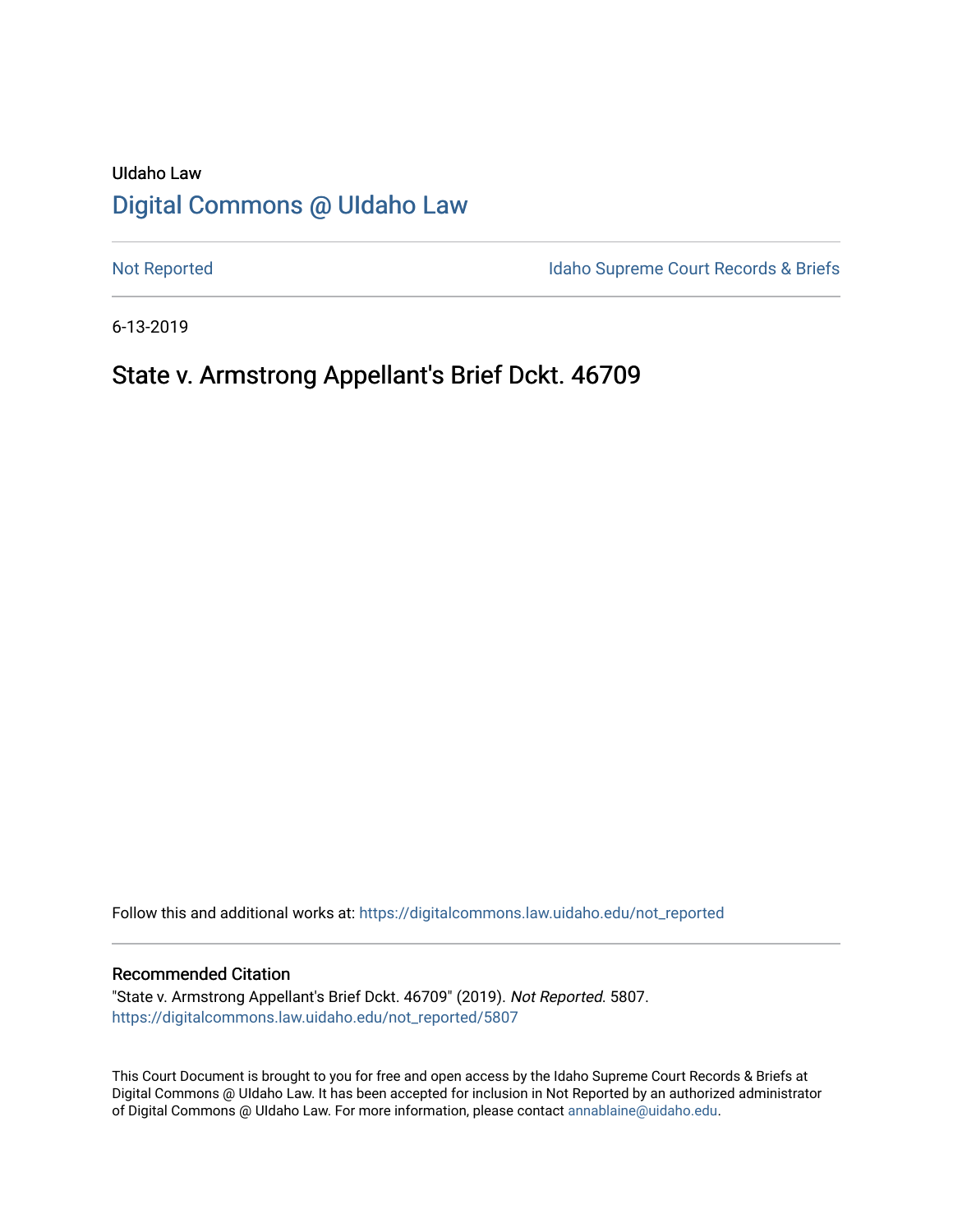Electronically Filed 6/13/2019 10:39 AM Idaho Supreme Court Karel Lehrman, Clerk of the Court By: Brad Thies, Deputy Clerk

ERIC D. FREDERICKSEN State Appellate Public Defender I.S.B. #6555

**ANDREA W. REYNOLDS**  Deputy State Appellate Public Defender **I.S.B.** #9525 322 E. Front Street, Suite 570 Boise, Idaho 83702 Phone: (208) 334-2712 Fax: (208) 334-2985 E-mail: documents@sapd.state.id. us

#### IN THE SUPREME COURT OF THE STATE OF IDAHO

| STATE OF IDAHO,       |  |
|-----------------------|--|
|                       |  |
| Plaintiff-Respondent, |  |
|                       |  |
| V.                    |  |
|                       |  |
| BRADLEY J. ARMSTRONG, |  |
|                       |  |
| Defendant-Appellant.  |  |
|                       |  |

NO. 46709-2019

MINIDOKA COUNTY NO. CR-2016-154

APPELLANT'S BRIEF

### STATEMENT OF THE CASE

Nature of the Case

Bradley J. Armstrong appeals from the district court's order revoking his probation and executing his unified sentence of ten years, with six years fixed, for felony driving under the influence. He contends the district court abused its discretion when it revoked his probation because his probation violations were relatively minor, and he had been conditionally admitted to drug court, which would have provided him with the structure he needed in order to succeed in the community.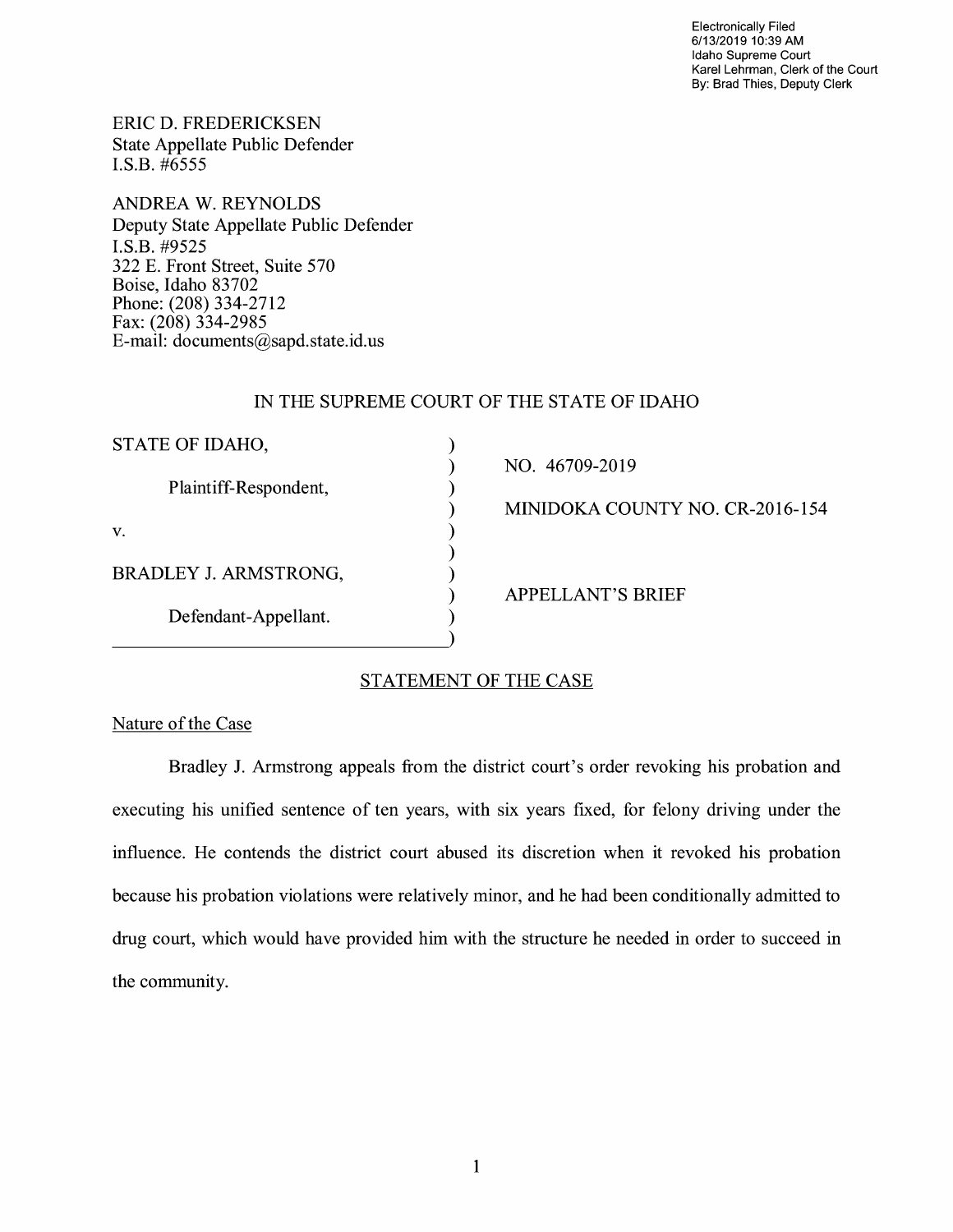#### Statement of Facts and Course of Proceedings

Mr. Armstrong pled guilty to felony driving under the influence, and the district court sentenced him to a unified term of ten years, with six years fixed, and retained jurisdiction. *See State v. Armstrong,* No. 44929, 2017 Unpublished No. 615 (Ct. App. Oct. 6, 2017). After Mr. Armstrong successfully completed a rider program, the district court suspended his sentence and placed him on probation for a period of ten years commencing on January 30, 2017. *See id.* Mr. Armstrong appealed, challenging his sentence as an abuse of discretion, and the Court of Appeals affirmed in an unpublished decision. *See id.* 

On August 1, 2017, the State filed a motion to revoke Mr. Armstrong's probation. (R., pp.40-42.) Mr. Armstrong admitted to drinking alcohol and using marijuana, and the district court revoked his probation, executed his underlying sentence, and retained jurisdiction. (R., pp.59-64.) Mr. Armstrong successfully completed a rider program, and the district court suspended his sentence and placed him back on probation for a period of seven years commencing on April 16, 2018. (Conf. Docs., pp. 1-11; R., pp. 69-71.)

On September 5, 2018, the State filed a motion to revoke Mr. Armstrong's probation. (R., pp.90-92.) Mr. Armstrong admitted to violating probation by consuming alcohol, submitting diluted urine samples, and failing to submit to random drug testing. (R., pp.88-89, 118.) The district court accepted Mr. Armstrong's admissions and found him to be in willful violation of the terms of his probation. (R., p.118.) Prior to the disposition hearing, Mr. Armstrong was determined to be conditionally eligible for drug court. (R., pp.119-25, 131.) The district court nonetheless revoked Mr. Armstrong's probation and executed his original sentence, with credit for 704 days served. The judgment was entered on December 17, 2018, and Mr. Armstrong filed a timely notice of appeal on January 22, 2019. (R., pp.133-36, 143-45.)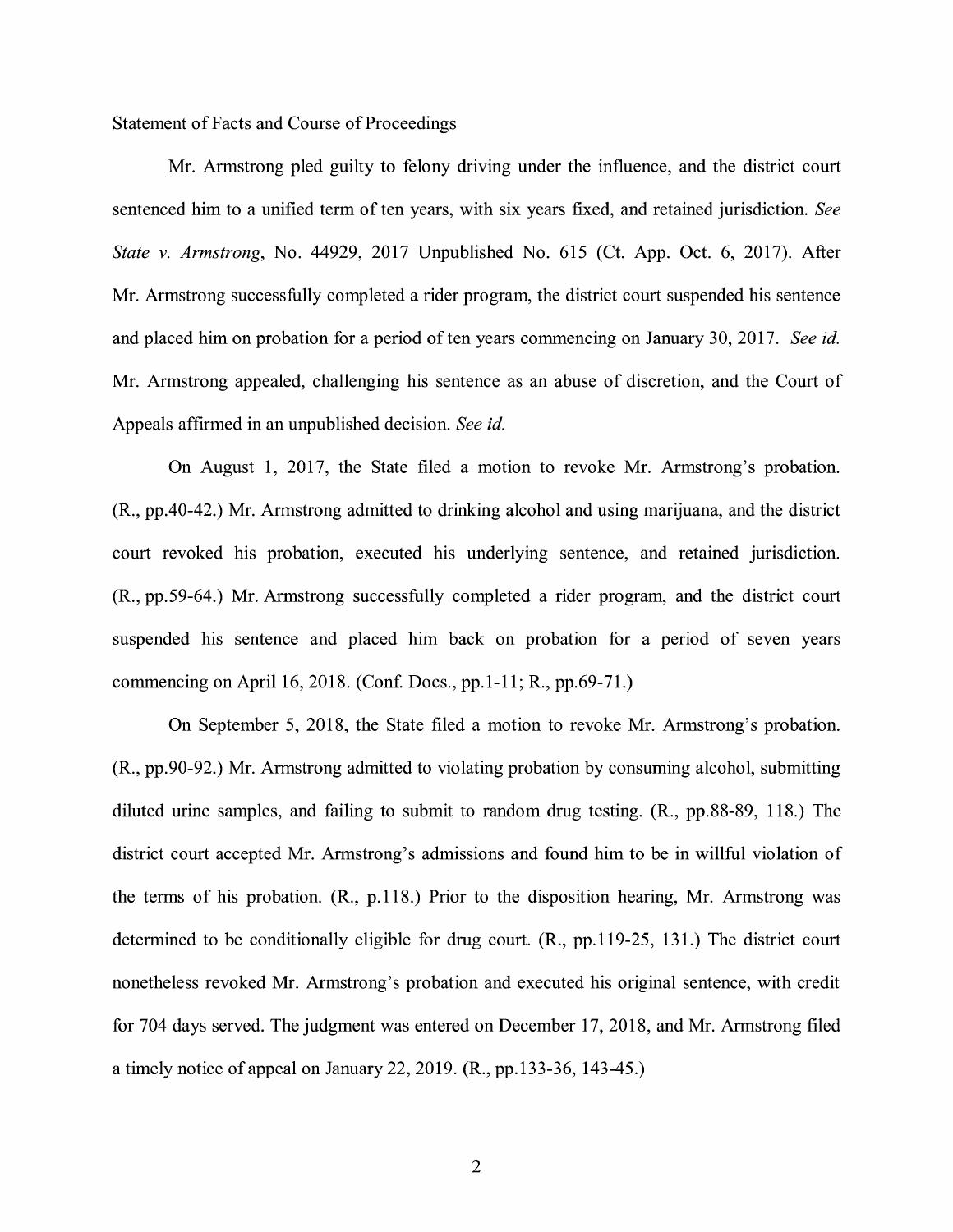#### ISSUE

Did the district court abuse its discretion when it revoked Mr. Armstrong's probation and executed his unified sentence of ten years, with six years fixed?

#### ARGUMENT

#### The District Court Abused Its Discretion When It Revoked Mr. Armstrong's Probation And Executed His Unified Sentence Of Ten Years, With Six Years Fixed

#### A. Introduction

The district court abused its discretion when it revoked Mr. Armstrong's probation and executed his underlying sentence because probation was achieving the goal of rehabilitating Mr. Armstrong and was consistent with the protection of society. Mr. Armstrong's probation violations were relatively minor, and Mr. Armstrong had been conditionally admitted into drug court at the time of the disposition hearing. The district court should have placed Mr. Armstrong back on probation, with the requirement that he successfully complete drug court.

#### B. Standard Of Review

In determining whether to revoke probation a court must examine whether the probation is achieving the goal of rehabilitation and is consistent with the protection of society. *State v. Upton,* 127 Idaho 274, 275 (Ct. App. 1995); *State v. Beckett,* 122 Idaho 324, 325 (Ct. App. 1992); *State v. Hass,* 114 Idaho 554, 558 (Ct. App. 1998). After a probation violation has been established, the court may order the suspended sentence be executed or, in the alternative, reduce the sentence under Idaho Criminal Rule 35. *Beckett,* 122 Idaho at 325; *State v. Marks,* 116 Idaho 976, 977 (Ct. App. 1989). The court may also order a period of retained jurisdiction. LC. § 19- 2601. A decision to revoke probation will be disturbed on appeal only upon a showing that the trial court abused its discretion. *Beckett,* 122 Idaho at 325. In reviewing the propriety of a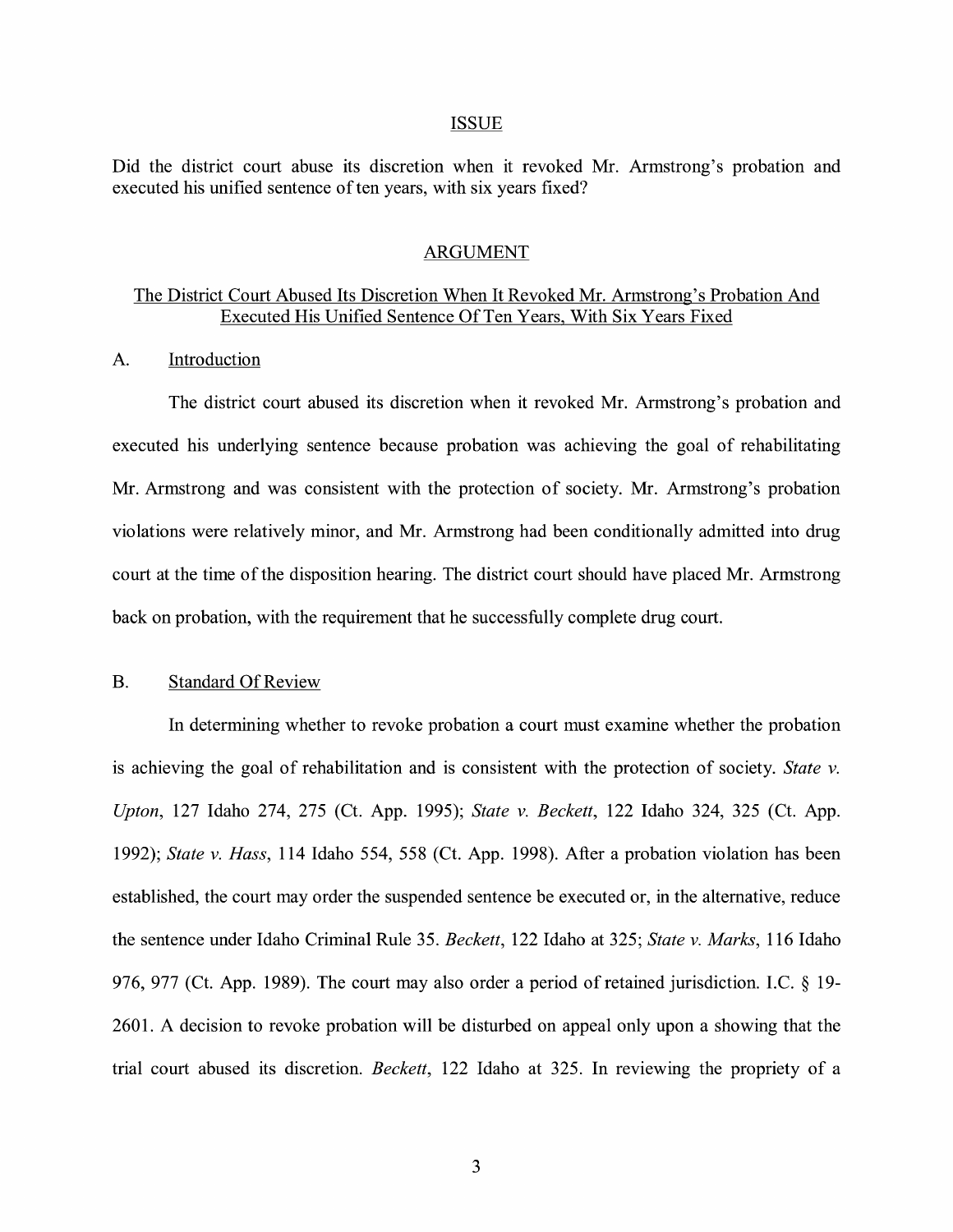probation revocation, the focus of the inquiry is the conduct underlying the trial court's decision to revoke probation. *State v. Morgan,* 153 Idaho 618, 621 (Ct. App. 2012). Thus, this Court will consider the elements of the record before the trial court relevant to the revocation of probation issues which are properly made part of the record on appeal. *Id.* 

### C. The District Court Abused Its Discretion When It Revoked Mr. Armstrong's Probation Because Probation Was Achieving The Goal Of Rehabilitating Mr. Armstrong And Was Consistent With The Protection Of Society

Mr. Armstrong admitted to violating probation by consuming alcohol, submitting diluted urine samples, and failing to submit to random drug testing. (R., pp.88-89, 118.) The district court recognized Mr. Armstrong's violations did not involve driving, which was a significant mitigating factor. (Tr., p.12, Ls.6-9.) The district court could have (and should have) placed Mr. Armstrong back on probation, with the requirement that he successfully complete drug court. Mr. Armstrong had been conditionally accepted into drug court prior to the disposition hearing. (R., pp.119-25, 131.) This would have further aided Mr. Armstrong's recovery while providing sufficient protection to the public.

At the disposition hearing, Mr. Armstrong asked the district court to give him a chance to do drug court. (Tr., p.8, Ls.7-8.) Mr. Armstrong said he believed "a more intense program would be good for [him]." (Tr., p.9, Ls.3-5.) He wanted to be able to discuss his triggers on a weekly basis and have weekly one-on-one sessions. (Tr., p.9, Ls.11-20.) He told the district court that even his probation officer said he believed "something more structured would work for [him]." (Tr., p.9, Ls.21-24.)

Despite the fact that Mr. Armstrong's probation violations were not severe, and despite the fact that Mr. Armstrong was found eligible for, and wanted to participate in, drug court, the